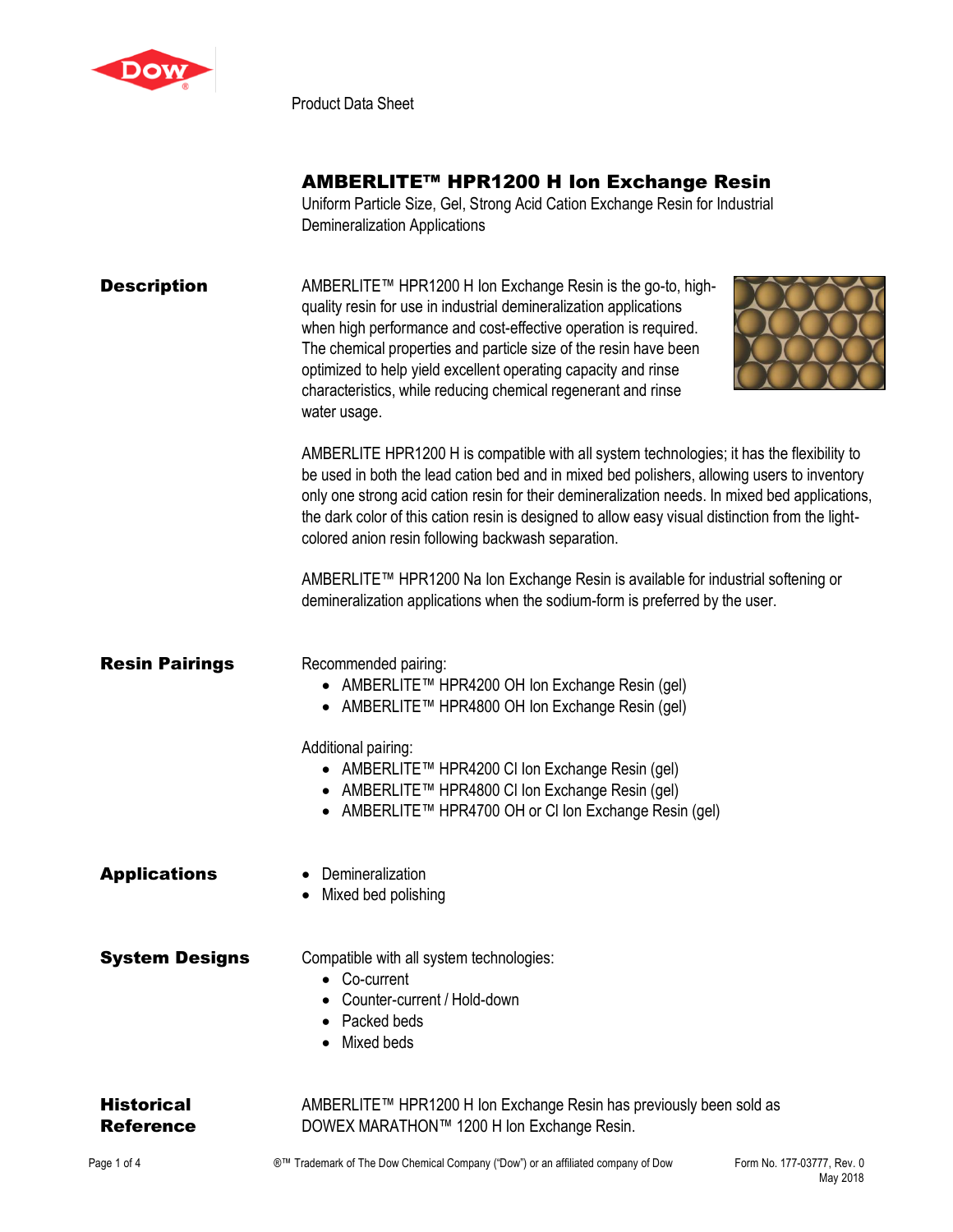## Typical Physical and Chemical Properties\*\*

| <b>Physical Properties</b>      |                                          |
|---------------------------------|------------------------------------------|
| Copolymer                       | Styrene-divinylbenzene                   |
| Matrix                          | Gel                                      |
| Type                            | Strong acid cation                       |
| <b>Functional Group</b>         | Sulfonic acid                            |
| Physical Form                   | Dark brown, translucent, spherical beads |
| <b>Chemical Properties</b>      |                                          |
| Ionic Form as Shipped           | $H^+$                                    |
| <b>Total Exchange Capacity</b>  | $\geq$ 1.8 eq/L (H <sup>+</sup> form)    |
| <b>Water Retention Capacity</b> | $50.0 - 56.0\%$ (H <sup>+</sup> form)    |
| <b>Particle Size</b>            |                                          |
| Particle Diameter §             | $600 \pm 50 \mu m$                       |
| Uniformity Coefficient          | $\leq 1.10$                              |
| $<$ 300 $\mu$ m                 | ≤ 0.1%                                   |
| > 850 µm                        | $\leq 3.0\%$                             |
| <b>Stability</b>                |                                          |
| Whole Uncracked Beads           | $\geq 95\%$                              |
| Swelling                        | $Na^+ \rightarrow H^+$ : 8%              |
| <b>Density</b>                  |                                          |
| <b>Particle Density</b>         | $1.20$ g/mL                              |
| Shipping Weight                 | 785 g/L                                  |

§ For additional particle size information, please refer to the **Particle Size Distribution Cross Reference Chart** (Form No. 177-01775).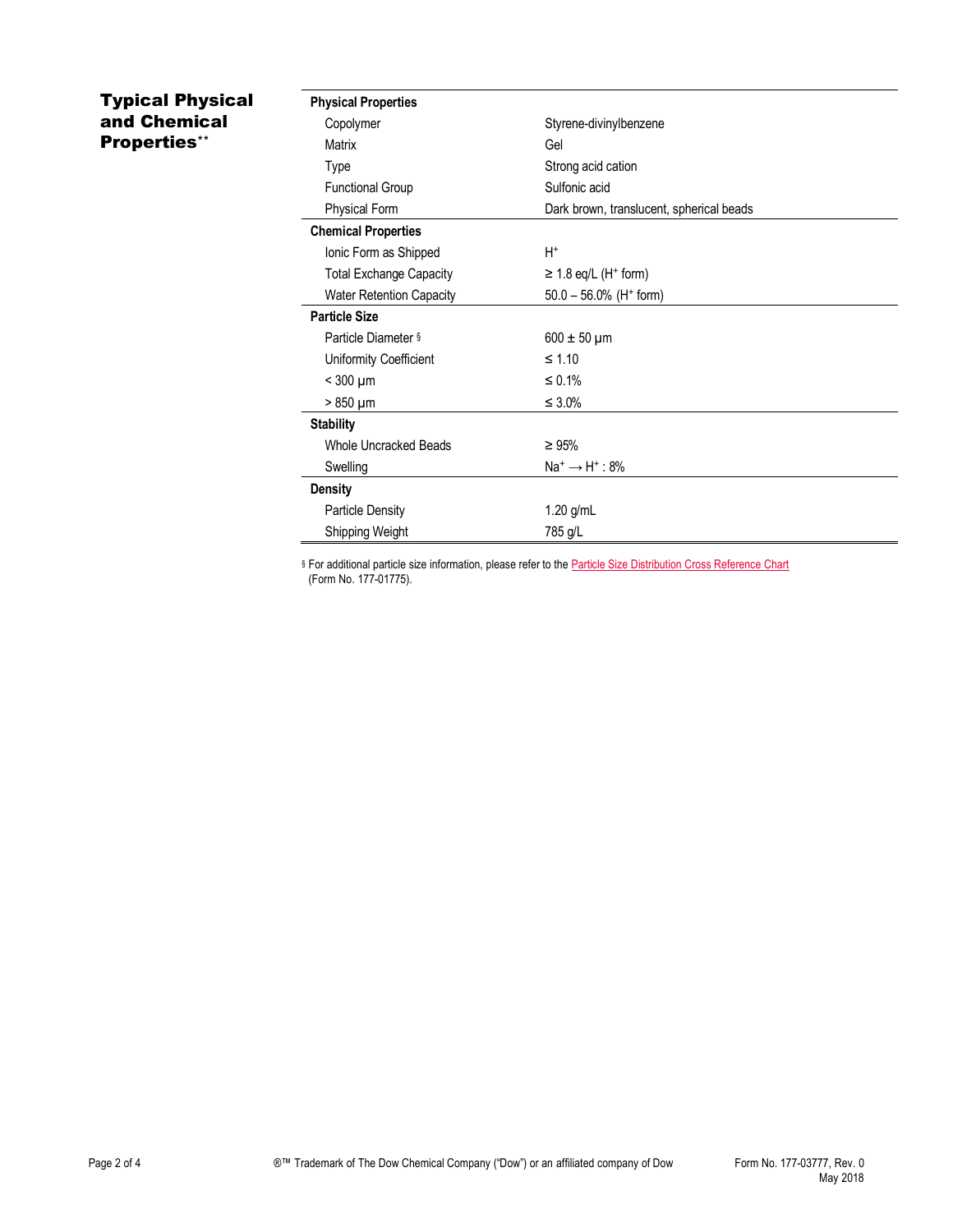| <b>Suggested</b>    | Temperature Range (H <sup>+</sup> form) | $5 - 120^{\circ}$ C (41 – 248°F) |  |
|---------------------|-----------------------------------------|----------------------------------|--|
| <b>Operating</b>    | pH Range                                |                                  |  |
| <b>Conditions**</b> | Service Cycle                           | $-14$                            |  |
|                     | Stable                                  | 0 – 14                           |  |

For additional information regarding recommended minimum bed depth, operating conditions, and regeneration conditions for [mixed beds](http://www.dow.com/webapps/include/GetDoc.aspx?filepath=liquidseps/pdfs/noreg/177-03705.pdf) (Form No. 177-03705) or [separate](http://www.dow.com/webapps/include/GetDoc.aspx?filepath=liquidseps/pdfs/noreg/177-03729.pdf)  [beds](http://www.dow.com/webapps/include/GetDoc.aspx?filepath=liquidseps/pdfs/noreg/177-03729.pdf) (Form No. 177-03729) in water treatment, please refer to our Tech Facts.

## **Hydraulic Characteristics**

Estimated bed expansion of AMBERLITE™ HPR1200 H Ion Exchange Resin as a function of backwash flowrate and temperature is shown in Figure 1.

Estimated pressure drop for AMBERLITE HPR1200 H as a function of service flowrate and temperature is shown in Figure 2. These pressure drop expectations are valid at the start of the service run with clean water.